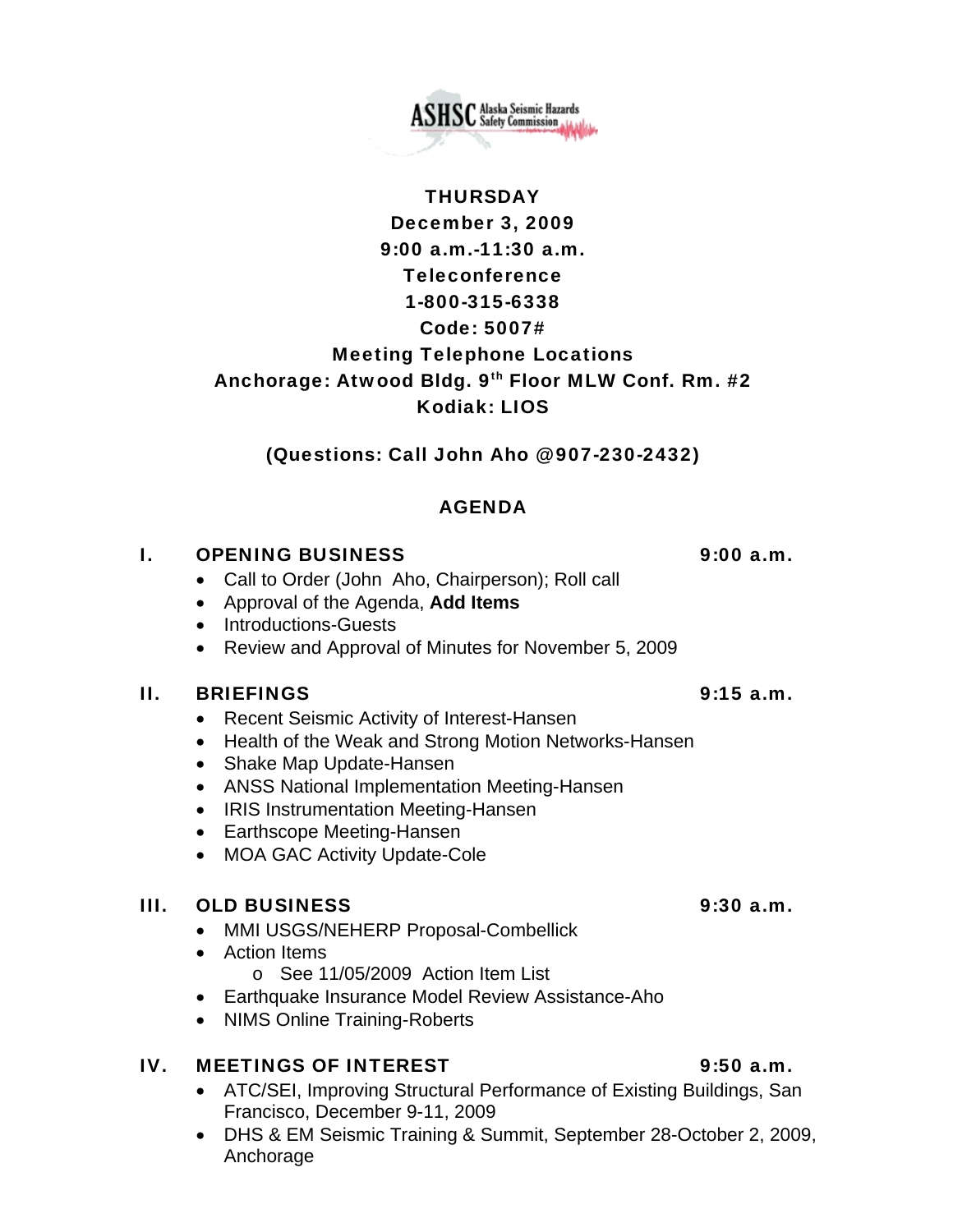

# December 3, 2009 (Continued)

- Earthquake Program Managers Meeting, Boston
- American Geophysical Union, San Francisco, December 14-18, 2009
- ANSS National Implementation Committee Meeting, Berkeley, November 4-6, 2009
- NTHNP Meeting, Pasadena, January 1, 2010
- Association of Engineering Geology, South Lake Tahoe
- IRIS Instrumentation, Palm Springs, November 10-12, 2009
- Earthscope, Snow Bird, Utah, October 7-8, 2009
- Geological Society of America, Annual Meeting, Portland, November 18- 21, 2009
- EERI Annual Meeting, February 3-6, 2010, San Francisco
- WSSPC Annual Meeting, July 10-13, 2010, Broomfield, CO
- 2009 National Conference on Community Preparedness, August 9-12, 2009, Alexandria, VA
- SSA Annual Meeting, Portland, OR, April 20-23, 2010
- Association of Engineering Geology, Anchorage, 2011
- 2014 U.S. National Conference on Earthquake Engineering -Anchorage

### V. CRITICAL DEADLINES 10:00 a.m.

- ASHHSC Report to WSSPC January 2010
- 
- 2009 ASHSC Report to Legislature (Draft) December 15, 2009
- 2009 ASHSC Report to Legislature (Final) January 1, 2010

#### VI. NEW BUSINESS 10:15 a.m.

- Future Briefings
	- o Mat-Su Prison Presentation
	- o MOA Emergency Operations Center Tour
	- o Monitoring of Large Earthquakes
	- o Utilities Risk Mitigation Approaches
	- o Alyeska Pipeline Seismic Instrumentation
	- o DOT Inventory of Bridges
	- o Gas Pipeline

### VII. REPORTS 10:30 a.m.

- Chairperson
	- o National Hazards Observer, [hazctr@colorado.edu](mailto:hazctr@colorado.edu)
	- o Member
	- o Annual Report Paragraphs
- Committee Reports
	- Insurance-Aho, White
	- Schools-Kelly
	- Earthquake Scenario-Combellick

- 
- 
-